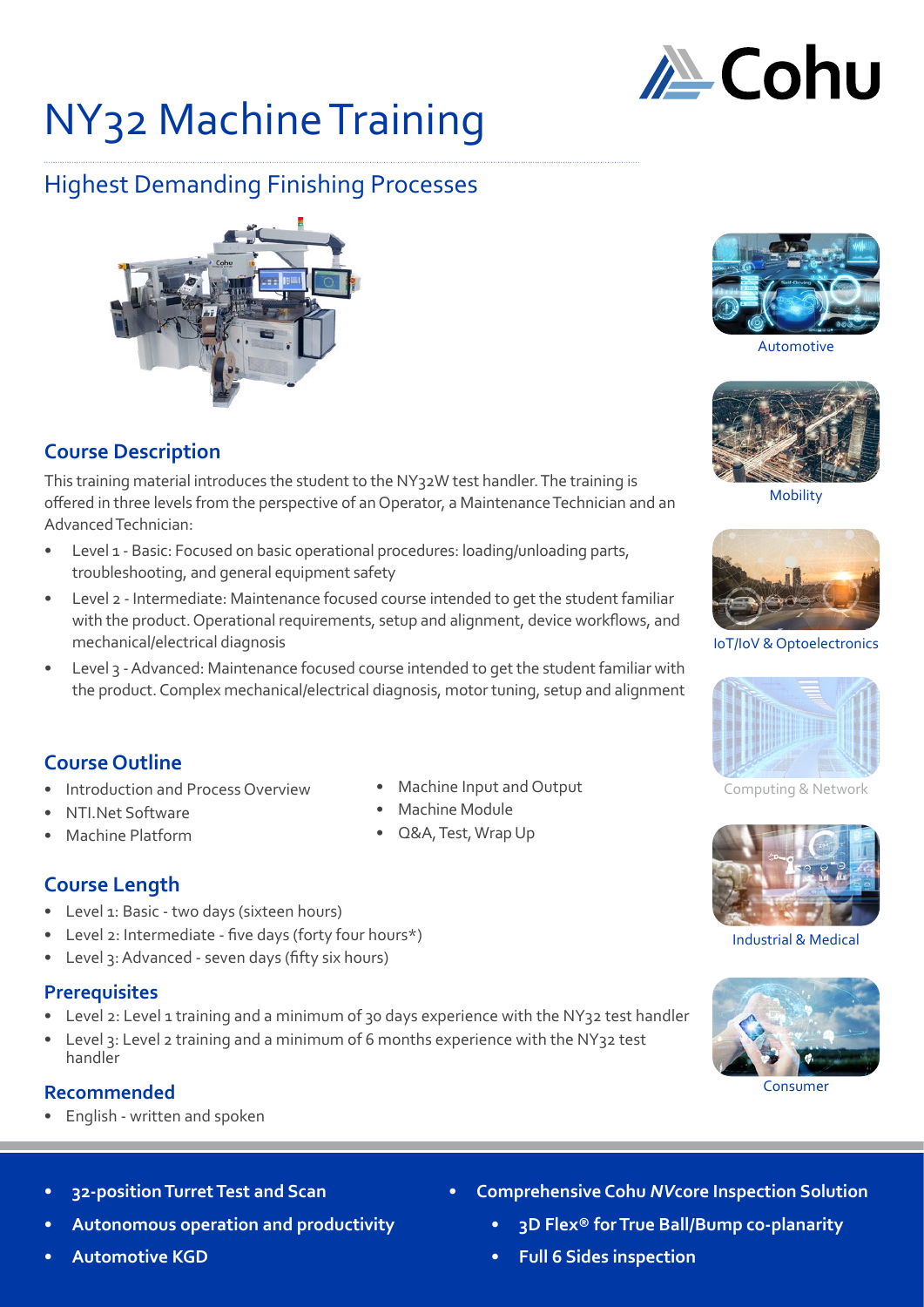

# NY32 Machine Training

## **Level 1: Basic**

#### **Day 1 - 2**

- **1 Introduction and Process Overview**
- Machine General Overview
- Machine Safety Caution
- Device Flow and Process
- Module Description and Function

#### **2 - NTI.NET Software**

- NTI Structure
- **Menu Navigation**
- Sub Menu Navigation
- User Interface

#### **Day 2**

#### **3 - Machine Platform**

- Machine Overview
- LOT Management
- Simple PM
- Practice on AFTR
- **4 Q&A**
- Q&A, Test, Wrap Up

### **Level 2: Intermediate**

#### **Day 1 & 2**

- **1 Introduction and Process Overview**
- Machine General Overview
- Device Flow and Process
- Module Description and Function

#### **2 - NTI.NET Software**

- Software Structure
- Menu Navigation
- Sub Menu Navigation
- Debug Tools

#### **Day 2 - 3**

#### **3 - Machine Platform**

- **Turret Overview**
- Multifunction Bin
- Turret Setup
- LAN communication
- Electronic Board
- Etel Upload and Download
- Pneumatic and Electricial

#### **Day 4**

#### **4 - Module Alignment (1)**

- Bowl Feeder/AGL/UNI-Feeder/Vibrator Tube Loader
- Orientator Recentering
- 4P/12P/16P/2P Table
- AFTR
- QuattroBin/Dual Bin

#### **5 - Module Alignment (2)\***

- XYT-Module/Flip Chip Module
- N-Tube
- De-Taping
- UNI-unloader/AGUL

### **Day 5**

- **6 Q&A**
- Q&A, Wrap Up
- Practical Test

\* Module Alignment (2) optional day (8 hours) depends on how many modules on machine

- **• 32-position Turret Test and Scan**
- **• Autonomous operation and productivity**
- **• Automotive KGD**
- **• Comprehensive Cohu** *NV***core Inspection Solution**
	- **• 3D Flex® for True Ball/Bump co-planarity**
	- **• Full 6 Sides inspection**